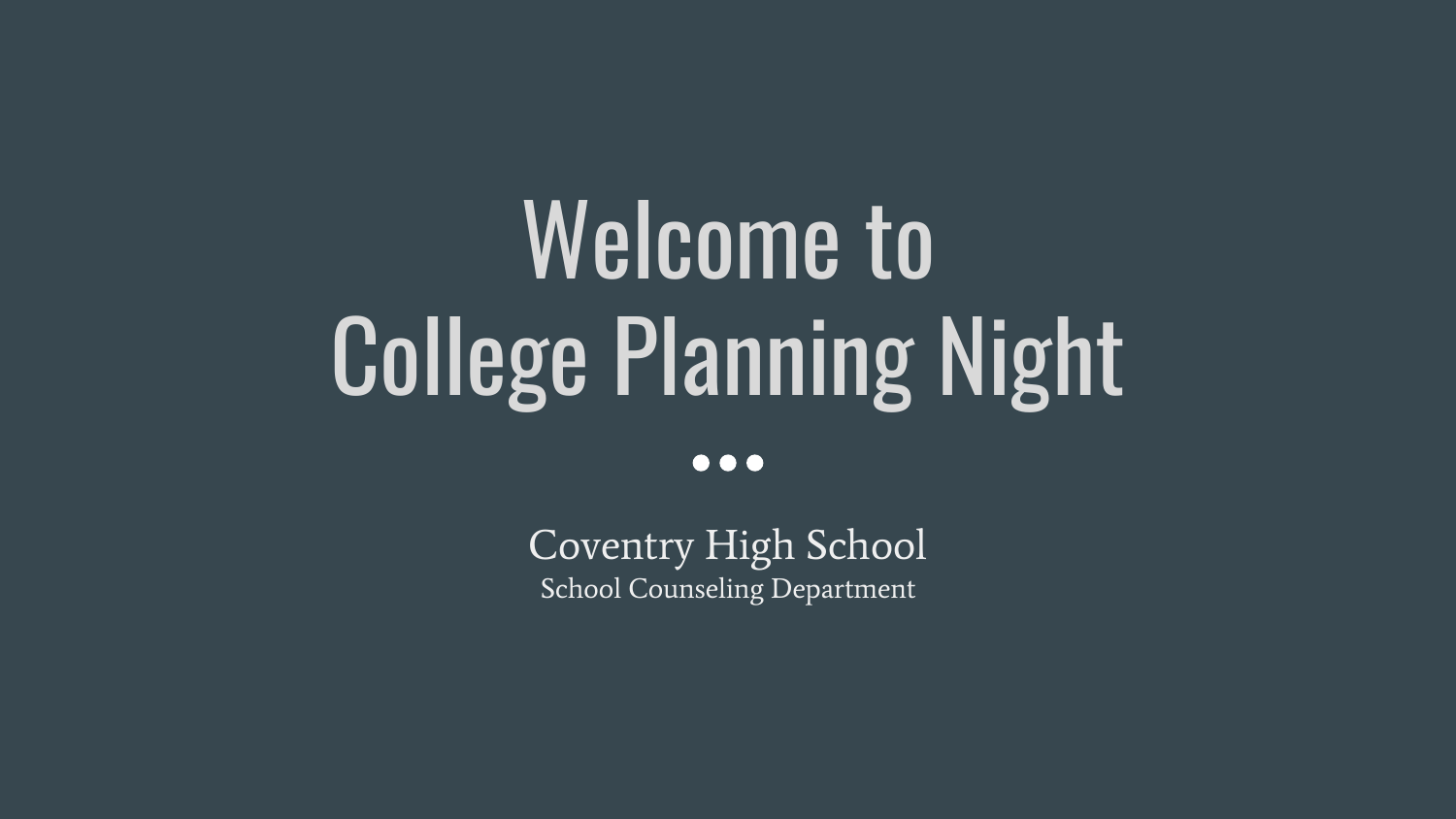# Agenda

- Post Secondary Options
- College Research
- Naviance/CollegeBoard
- Application Process
- Testing
- Financing College
- $\bullet$  Q & A

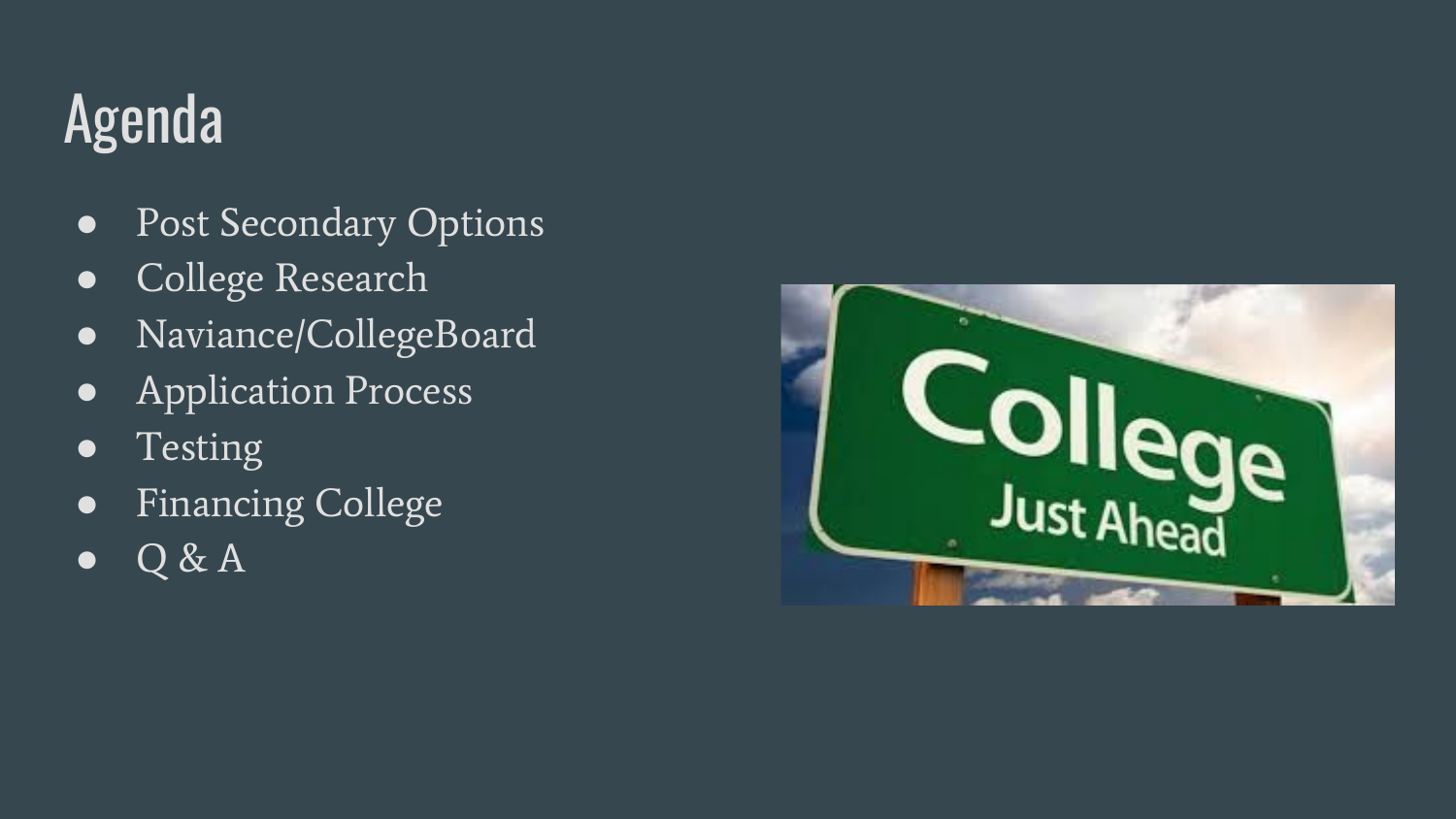# Post Secondary Options

- 4- Year College: Private/Public
	- Examples: Quinnipiac University/Eastern Connecticut State University
- 2- Year College: Private/Public
	- Examples: Dean College/ Manchester Community College
- Technical School
	- Example: Porter and Chester Institute
- Military
	- Example: Navy (ASVAB)
- Gap-Year
	- Gap Year Fair at Conard High School (West Hartford) on January 11th
	- **○** [www.usagapyearfairs.org](http://www.usagapyearfairs.org)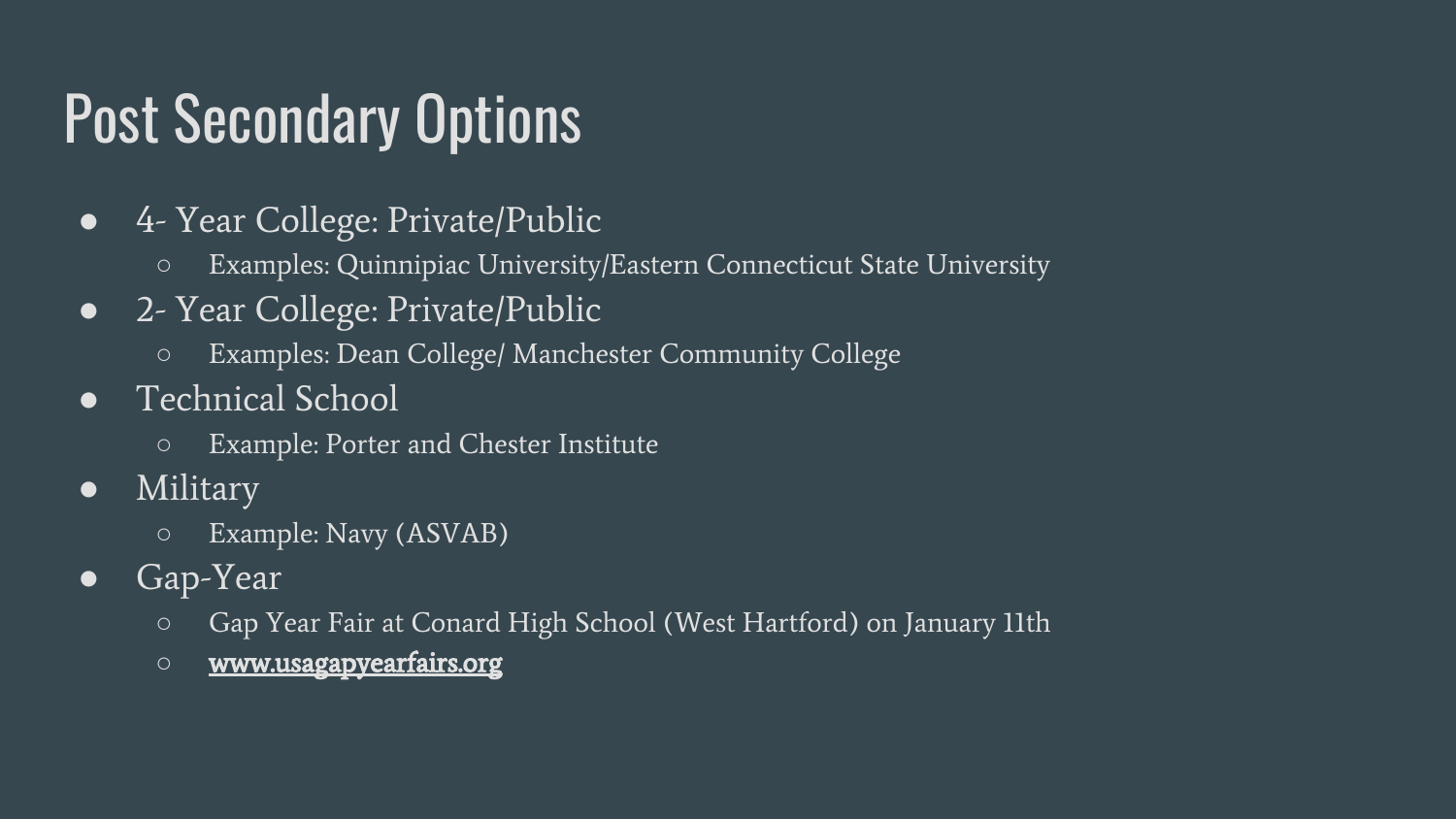### Connecticut Colleges and Universities

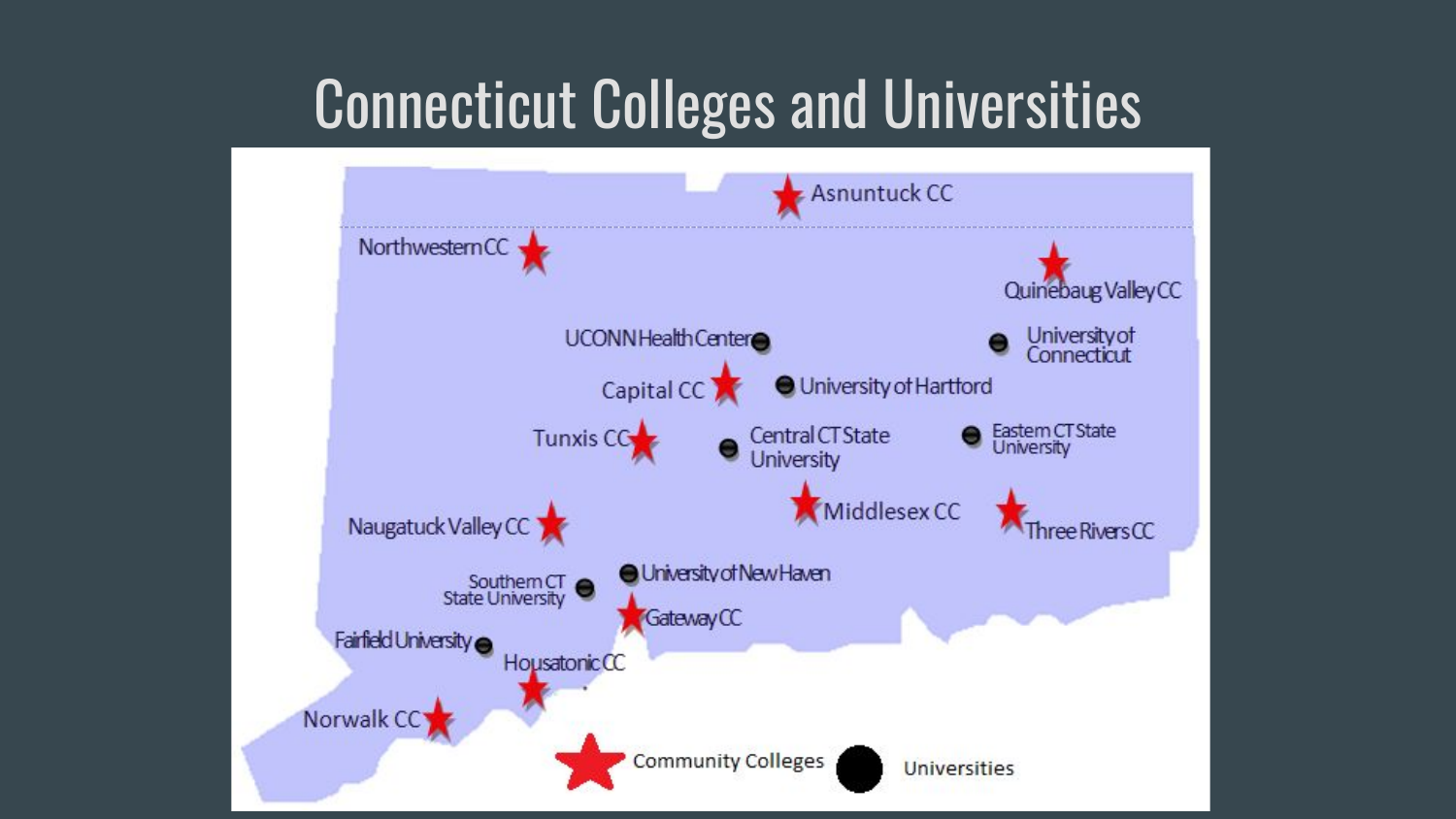# Selecting Colleges

Things to look at when creating your list:

- Competitiveness
- Average Student Profile
- Application Requirements
- Atmosphere of College
- Location
- Programs
- Cost

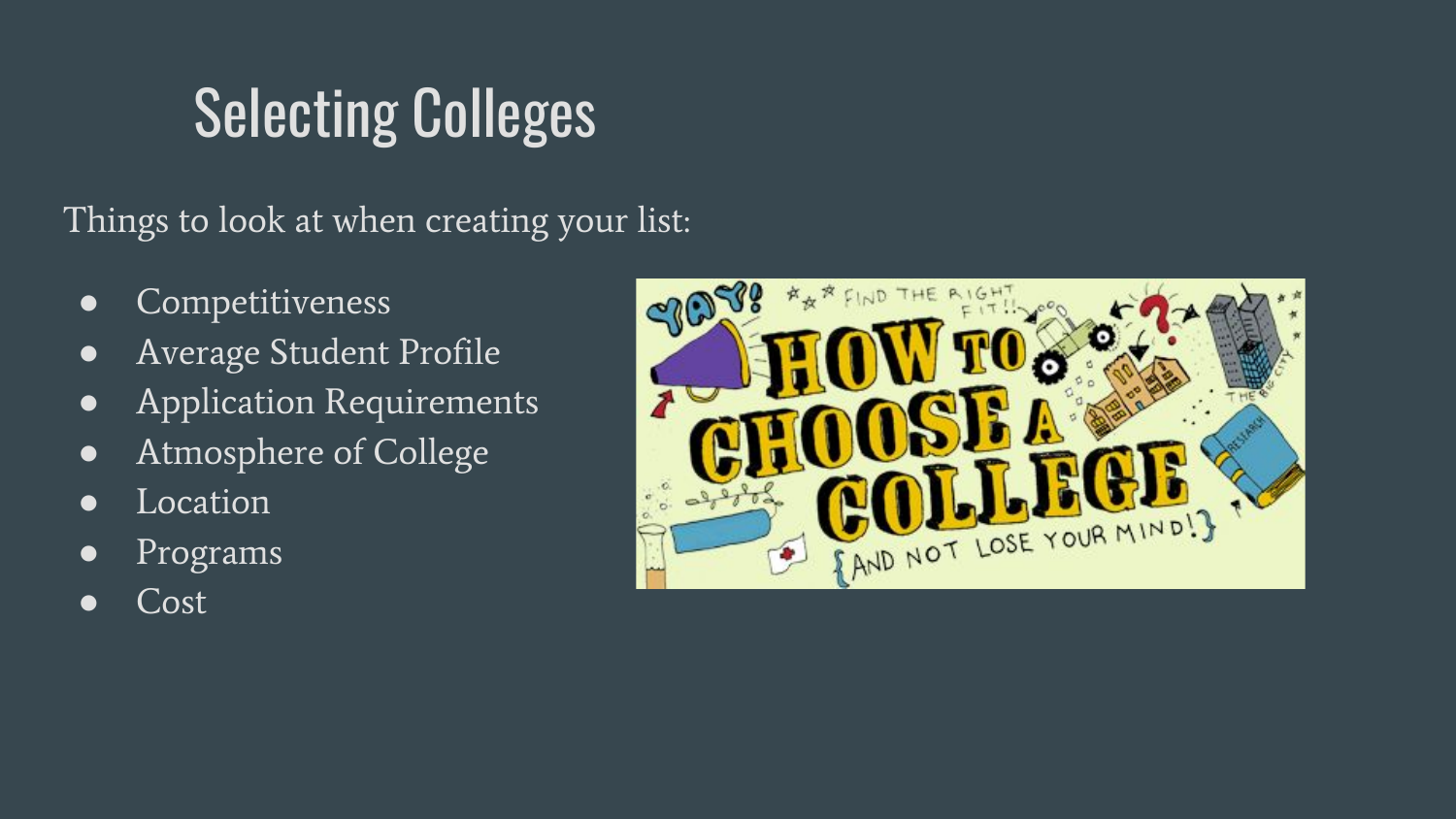# Tools For College Research

- Naviance
	- [www.connection.naviance.com/coventry](http://www.connection.naviance.com/coventry)
- CollegeBoard
	- <http://www.collegeboard.com/>
- College/Universities Private Pages
	- Example: Eastern Connecticut State University
		- **■** [www.easternct.edu](http://www.easternct.edu)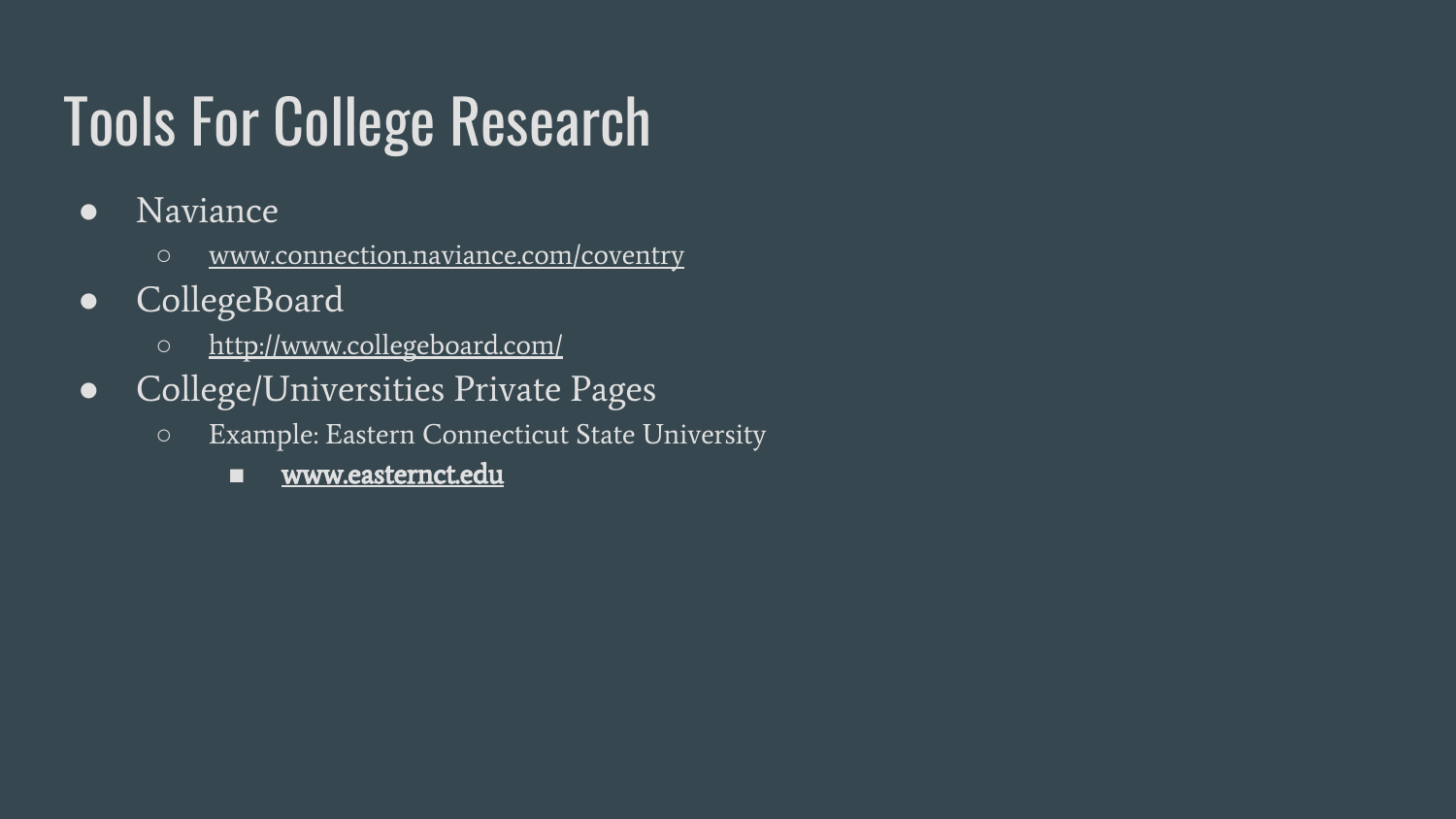# Naviance: What does it do?

- Informs counselor of your up-to-date plans
- College search tools
- Personality & career surveys
- Compare colleges
- Links to additional resources
- Has schedule for CHS college Rep. visits

Naviance Link: **connection.naviance.com/coventry**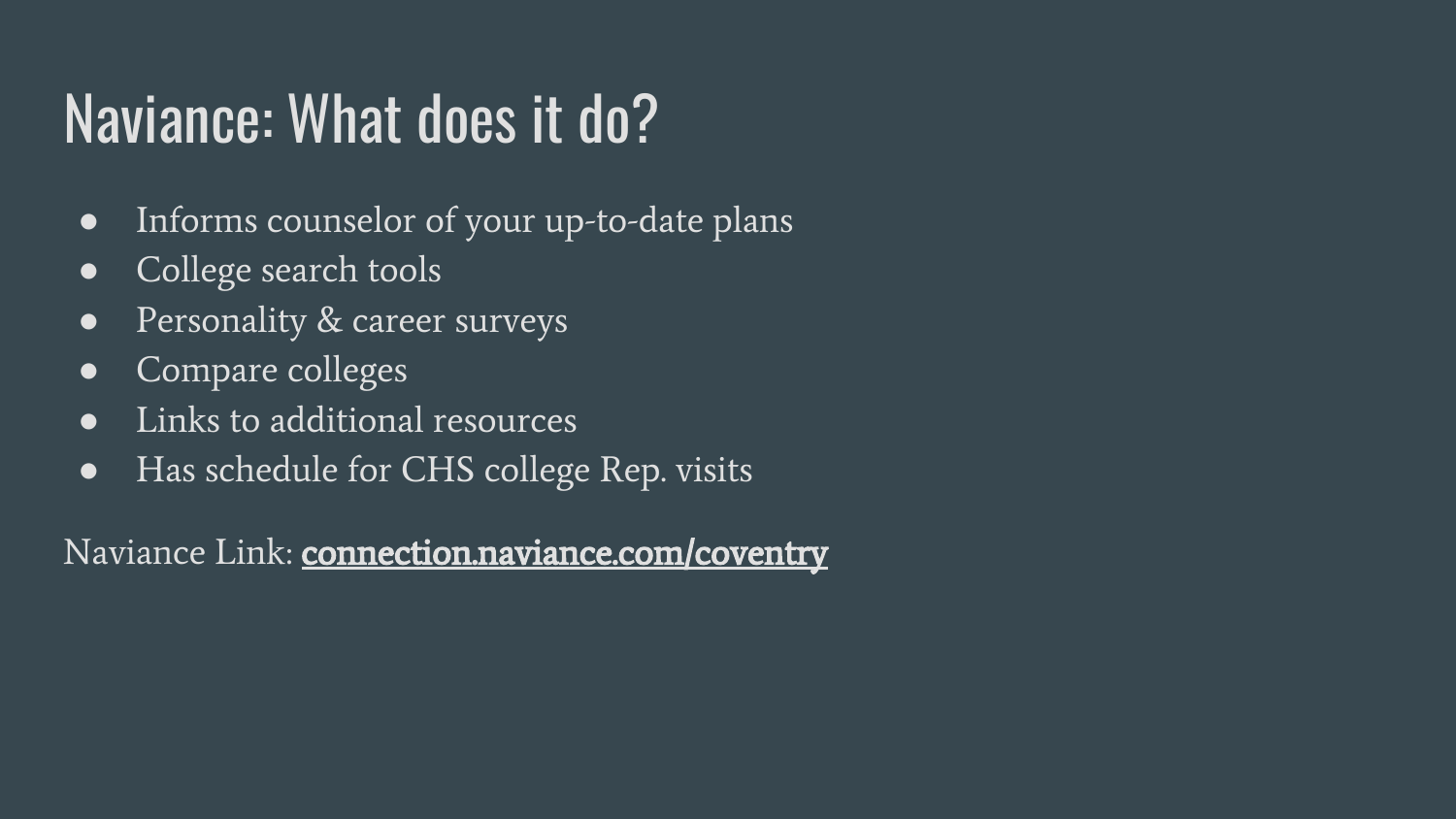# CollegeBoard Search

https://bigfuture.collegeboard.org/

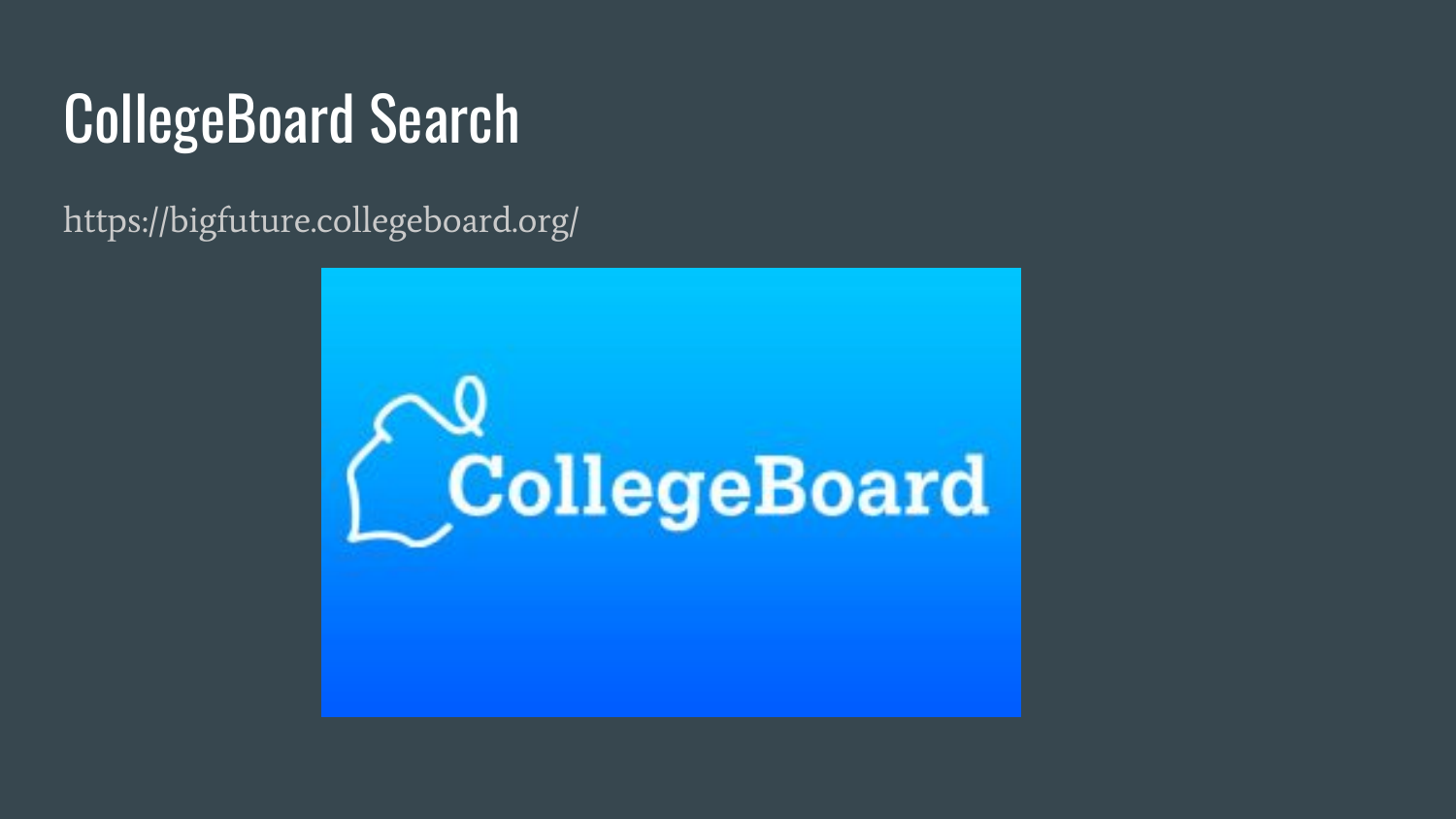# Where are you in the process?

### Creating Your College List

- Starting College Research
- College Comparisons
- College Visits & Interviews

### Getting Ready to Apply

- Updating Naviance
- Testing: ACT/SAT
- Requesting Letters of Recommendation
- Transcript Release Form
- Complete Essay and Resume
- Complete Application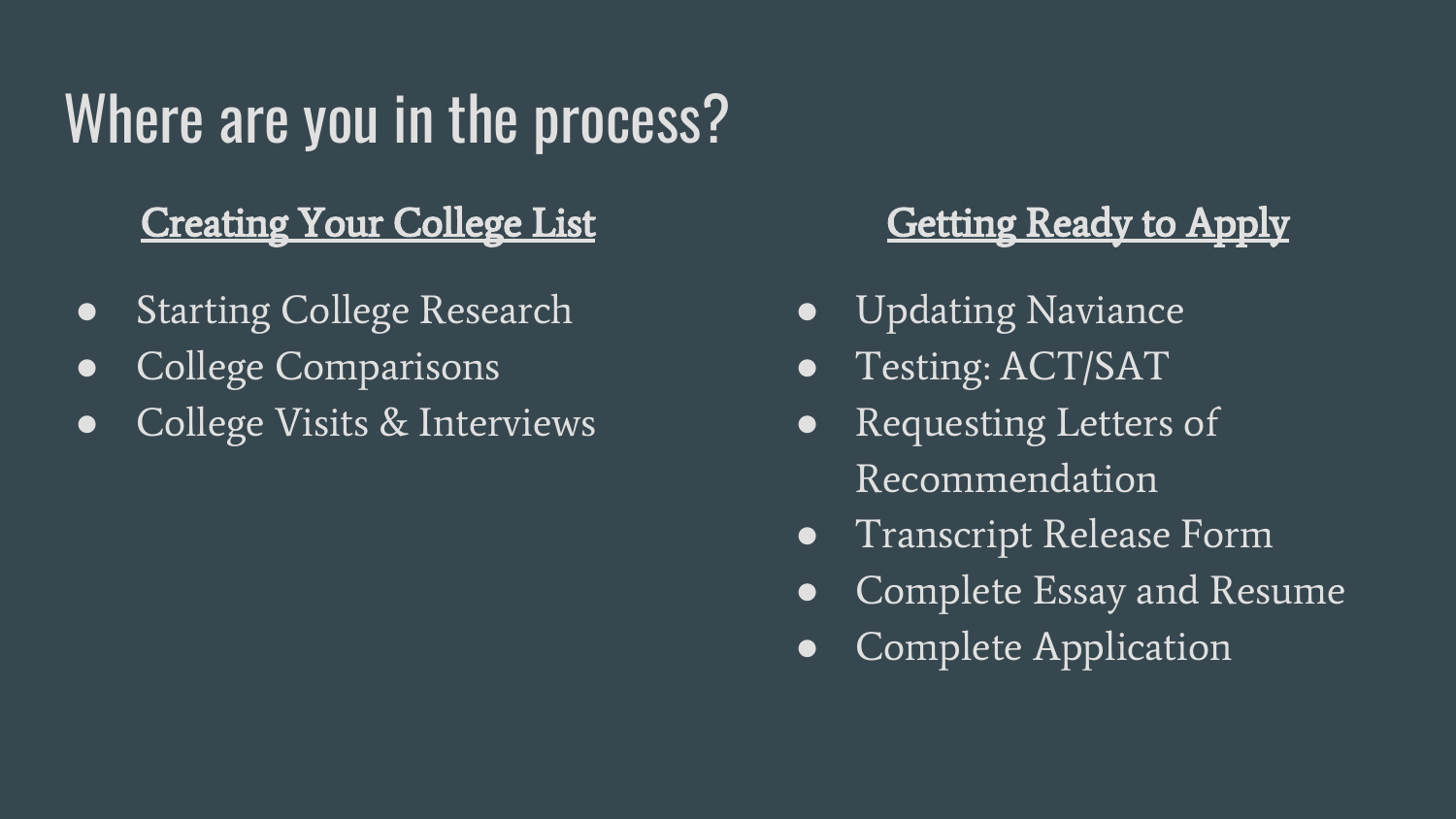### How many schools should be on my list?

- 1-2 Safety Schools
- 2-4 Target Schools
- 1-2 Reach Schools

 $Total = 4$  to 8 Schools

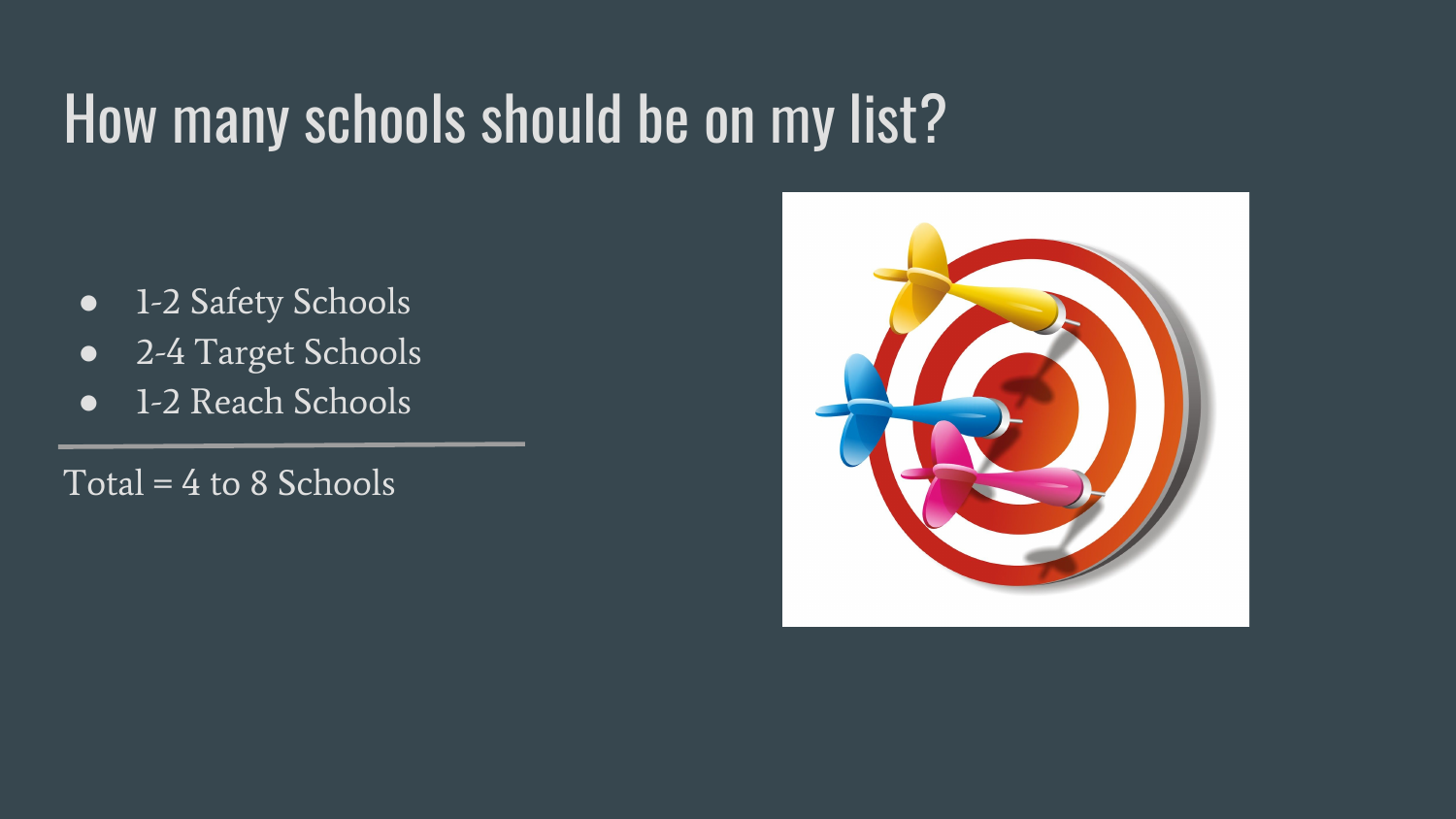### College Interviews: Should I schedule an interview even if they are not required?

- If they offer them- YES
	- If it is convenient to schedule
	- It is a chance for you to interview the school
- Remember
	- Put your best foot forward
	- Prepare for the interview
	- Bring copies of your resume and references

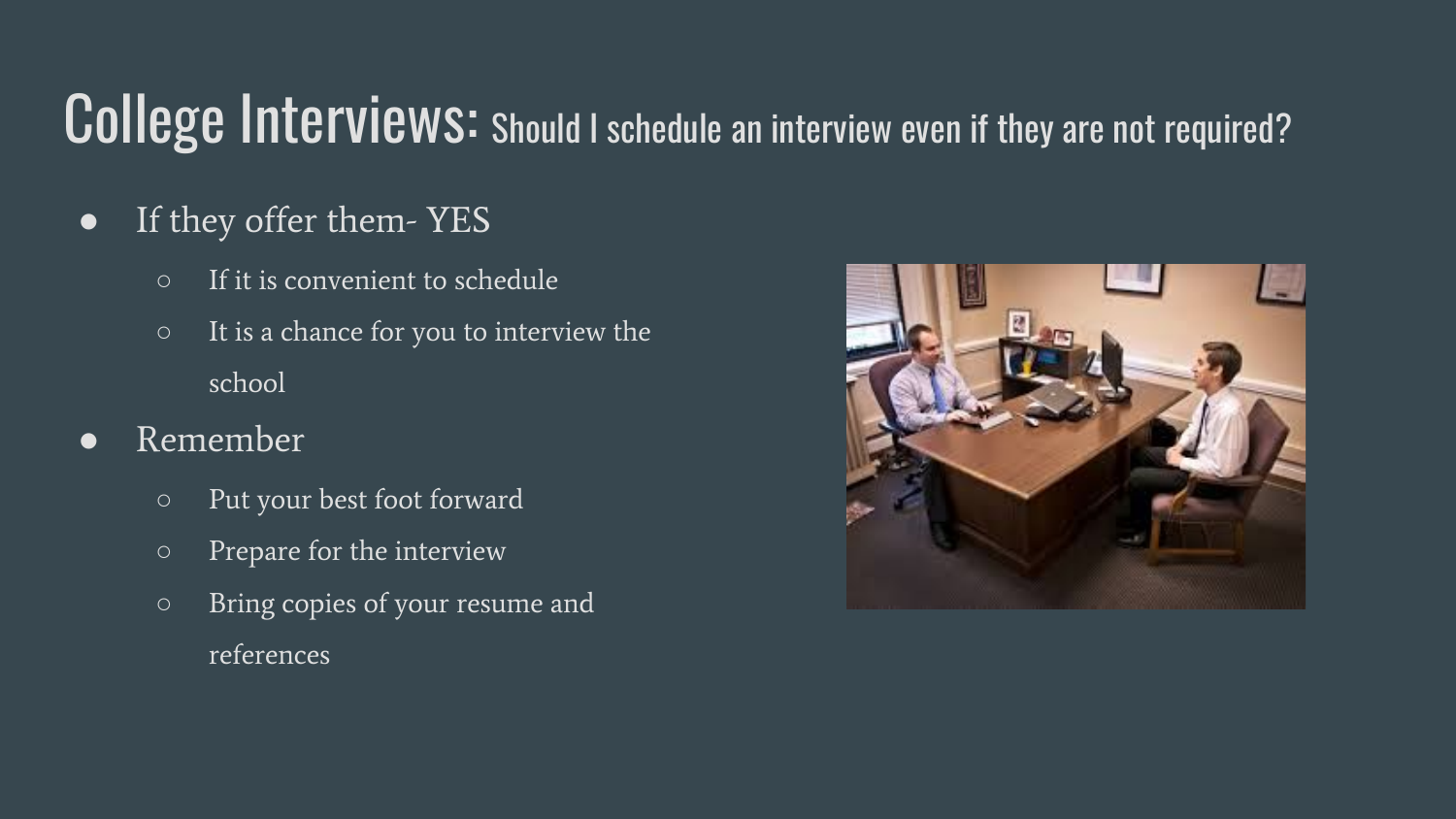# College Visits

### Representative Visits At Coventry High School

- Check Naviance for up to date schedule
- Sign up for Remind101 text reminders
- Ask questions
- Meet college admissions officers
- Attend College Fair at CHS

### College Campus Tours or Open House

- Typically register through University web page or admissions department
- Try to tour when school is in session
- Bring a list of questions with you
- Meet current students

### **Remind 101: Text Reminders To register simply text the appropriate message below to: (860) 498 - 4314**

Freshman: @CHSof2022 Juniors: @CHSof2020

Sophomores: @CHSof2021 Seniors: @CHSof2019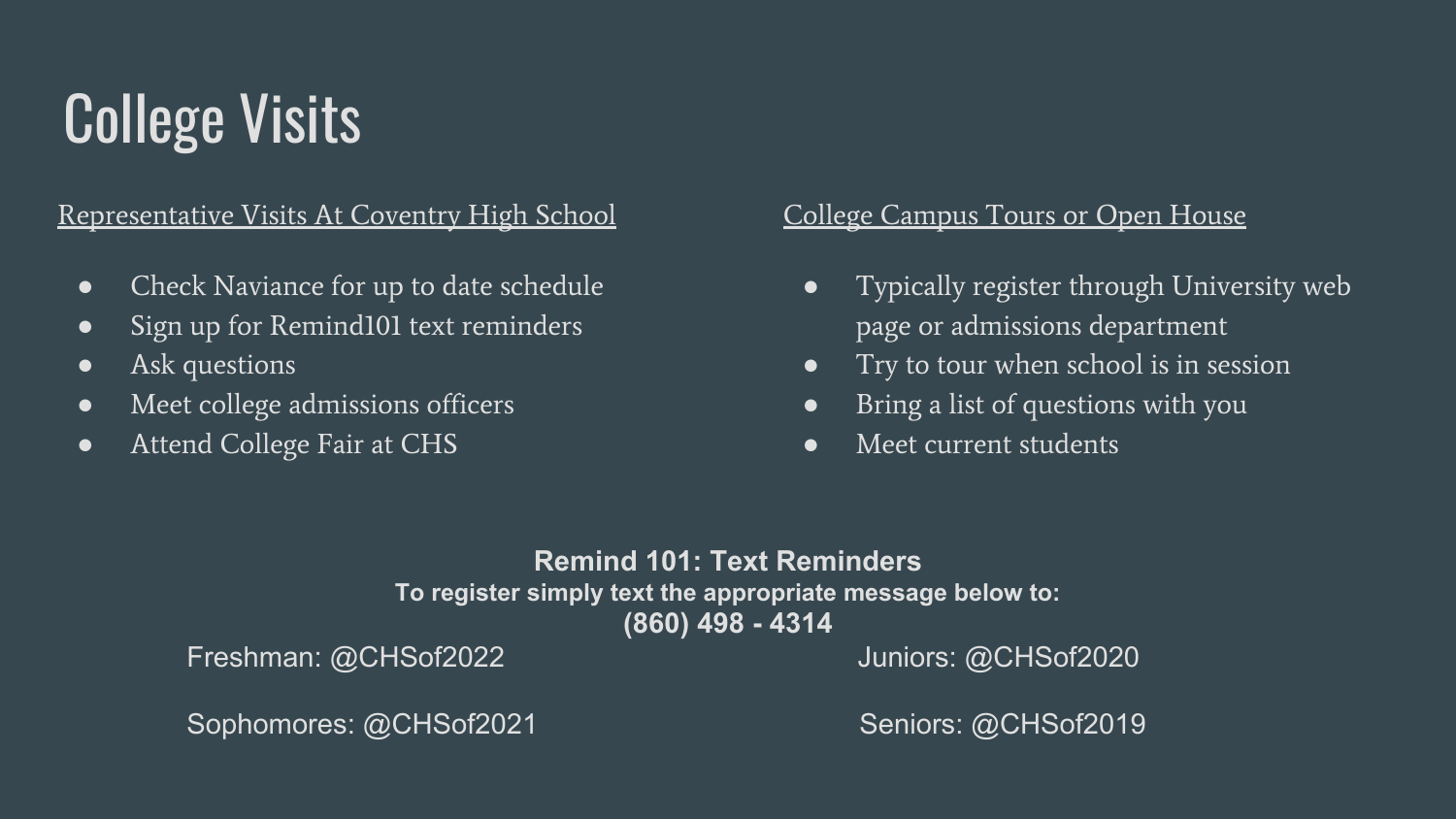# The Application

### Types of Admission (Deadlines)

- Regular Decision
- Rolling Admission
- Early Action
- Early Decision

### Remember!

- Deadlines
- Each school has different policies
- Read the "fine print"

### Tips & Tricks

- Schools prefer online applications
- Many schools accept the Common Application
- Can complete apps in multiple sittings
- Follow directions carefully
- Pay fee online or complete fee waiver\* documentation

**Important:** many school require supplements with the common application, carefully read all requirements

Register with Common Application or go to college websites to access their online application. CommonApp website: **<http://www.commonapp.org>**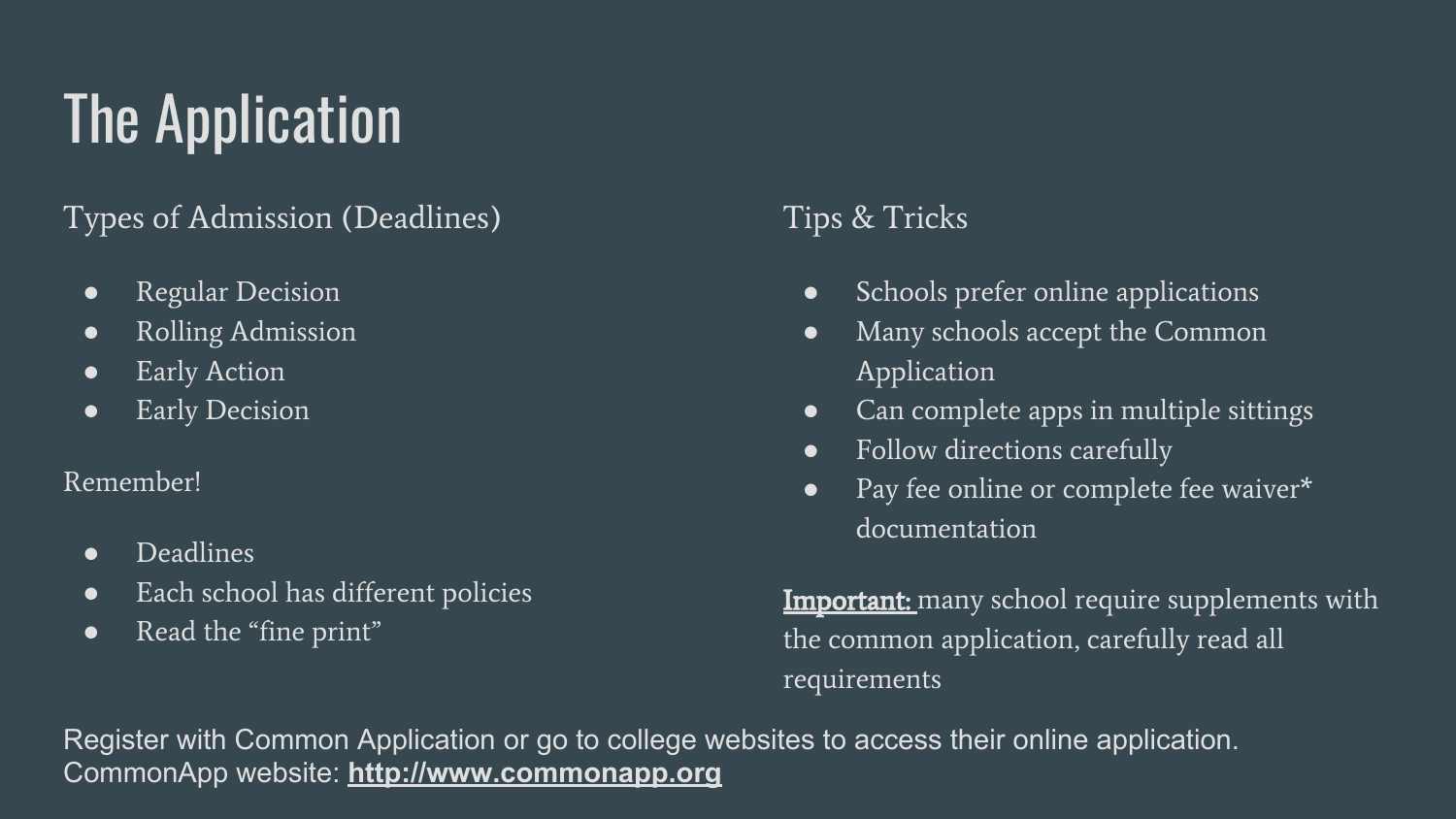# Testing: School Code 070116

### Registering

- When should my student take the test?
	- All Juniors in school during the spring
	- Additional tests Spring of Junior year
	- Fall of Senior year
- CollegeBoard
	- SAT & SAT II (Subject Tests)
		- Register at: www.Collegeboard.org
- $\bullet$  ACT's
	- Register at: [www.act.org](http://www.act.org)

### Sending Score Reports

- Student is responsible for sending score reports
- Send through student account
	- CollegeBoard Account
	- ACT Account
- Four free score reports are allowed upon registration for the SAT

\*Be sure to review each school's application and testing requirements\*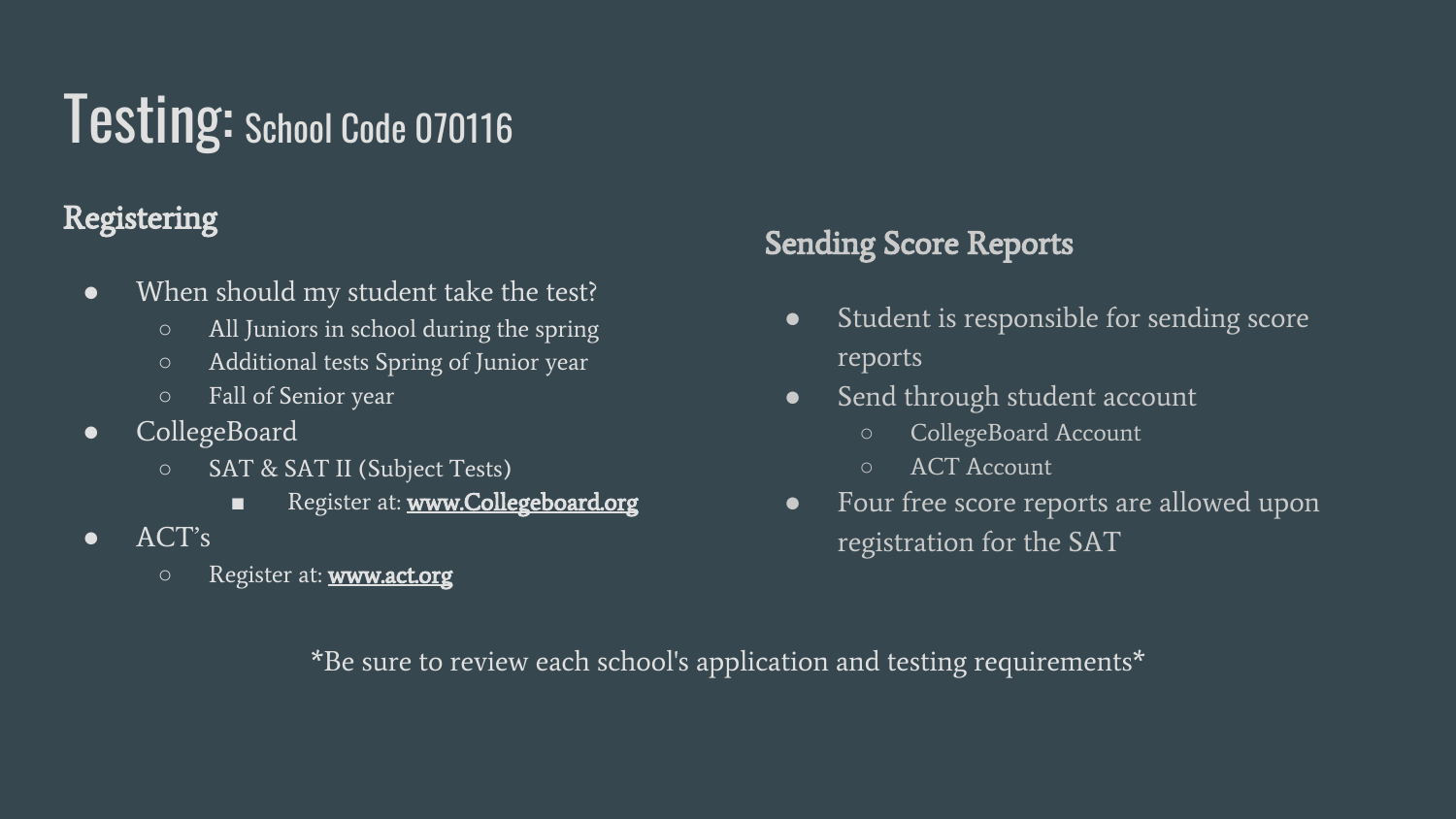# Letters of Recommendation

- Determine requirements for each of your schools
	- 2 Teacher letters
	- 1 Counselor letter
- Ask your teachers early
	- Give your teachers at least 4 weeks notice of deadlines!
- Provide your recommenders with:
	- Recommendation Request Form
	- Resume
- Be sure to thank your recommenders!

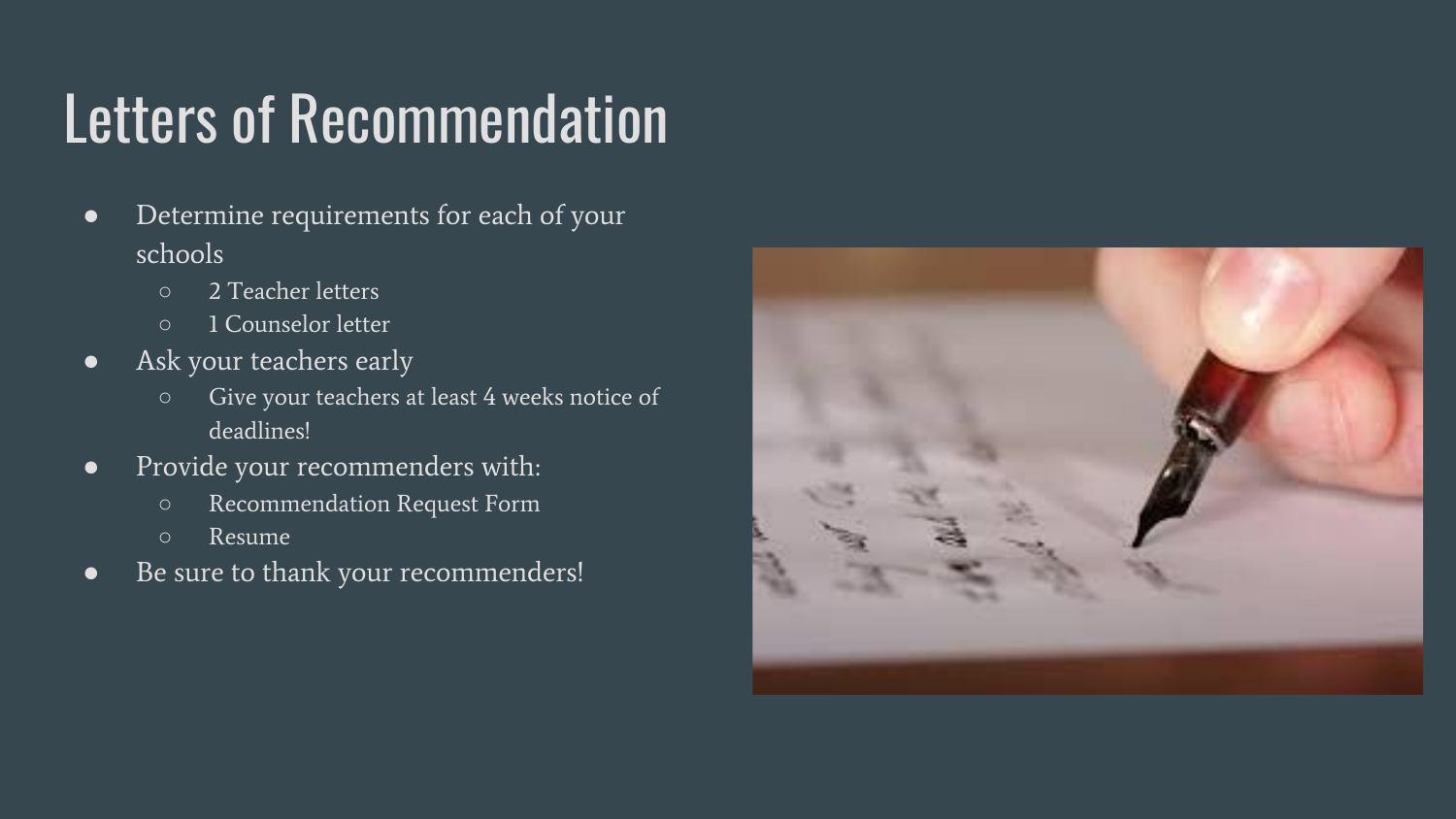# Materials STUDENTS are Responsible For

- Transcript Release Form
	- Signed and turned into Counseling Office 10 school days prior to deadline
- Request standardized test scores to be sent
	- Must do this by signing onto student account (CollegeBoard or ACT)
- Letters Of Recommendation Request Form
	- Provide all your recommenders with a copy of your resume
- Submitting your college applications
- Updating the "Colleges I am Applying to" list in Naviance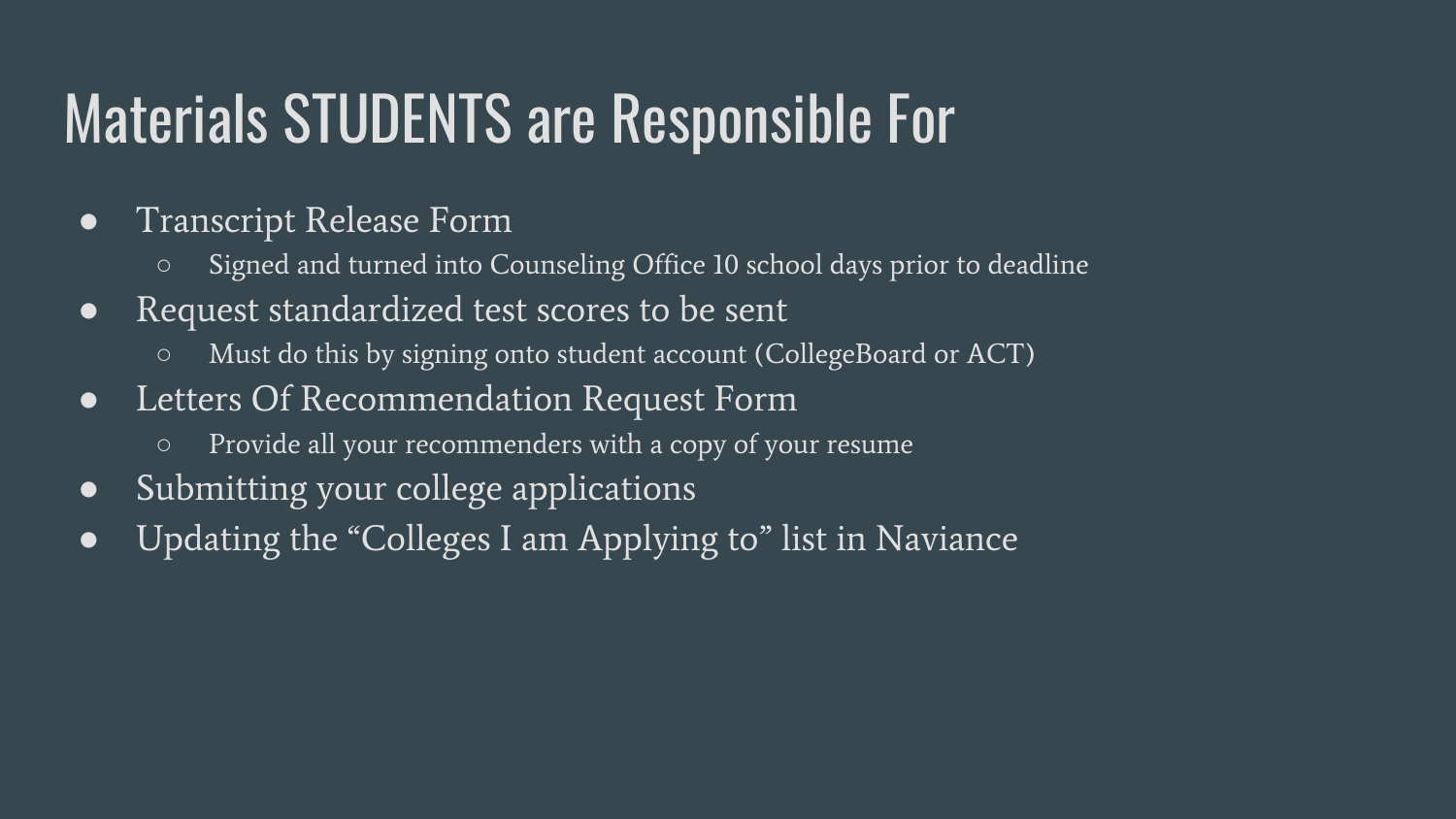### Transcript Release Form

- Must turn in 10 school days before your deadline
- Must submit your applications first
- If you are under 18 years old - must have parent signature

This form must only indicate the schools you have completed and submitted an application to. All additional applications will require additional transcript release form(s).

Date Received (Office Use Only)

**COVENTRY HIGH SCHOOL** 

#### **SENIOR TRANSCRIPT RELEASE FORM**

In order to release your transcript and other supplemental materials, this form must be completed and submitted to the

School Counseling Office at least 10 SCHOOL DAYS prior to your application deadline.

**Student Name:** 

Counselor:  $\Box$  Johnston  $\Box$ Casale  $\square$  Zadrowski

#### Name(s) of individual(s) writing you a recommendation:



Common Application FERPA Waiver Completed (Circle One) Yes  $N/A$ Common Application & Naviance Matching Process Completed (Circle One) Yes  $N/A$ 

|  | <b>College Name Currently Applying To</b> | Application<br><b>Type</b><br>Common<br>App, College<br>Website App<br>or Paper App | Admission<br>Type<br>Early Action,<br>Early Decision,<br>Rolling, etc. | Applicatio<br>n Deadline | <b>Rec</b> Letters<br>to Send-<br>Indicate line<br>number listed<br>above | Date<br>Application<br>Submitted by<br>Student | SAT/ACT<br>Scores<br>Requested<br>from Testing<br>Agency | Counselor<br>Use Only:<br>Initial<br><b>Materials</b><br><b>Date Sent</b><br>(E or M) |
|--|-------------------------------------------|-------------------------------------------------------------------------------------|------------------------------------------------------------------------|--------------------------|---------------------------------------------------------------------------|------------------------------------------------|----------------------------------------------------------|---------------------------------------------------------------------------------------|
|  | Ex. Coventry University                   | Ex. Common<br>App                                                                   | Ex. Early Action                                                       | Ex. 12/1                 | Ex. $[1]$ & $[2]$<br>Only                                                 | Ex. 11/15                                      | п                                                        |                                                                                       |
|  | $1)$ 1)                                   |                                                                                     |                                                                        |                          |                                                                           |                                                | О                                                        |                                                                                       |
|  | $2)$ $2)$                                 |                                                                                     |                                                                        |                          |                                                                           |                                                | о                                                        |                                                                                       |
|  | 3)                                        |                                                                                     |                                                                        |                          |                                                                           |                                                | п                                                        |                                                                                       |
|  | 4)                                        |                                                                                     |                                                                        |                          |                                                                           |                                                | О                                                        |                                                                                       |
|  | 5)                                        |                                                                                     |                                                                        |                          |                                                                           |                                                | α                                                        |                                                                                       |

 $\Box$ 

 $\Box$ 

 $\Box$ 

**Authorized Signature:**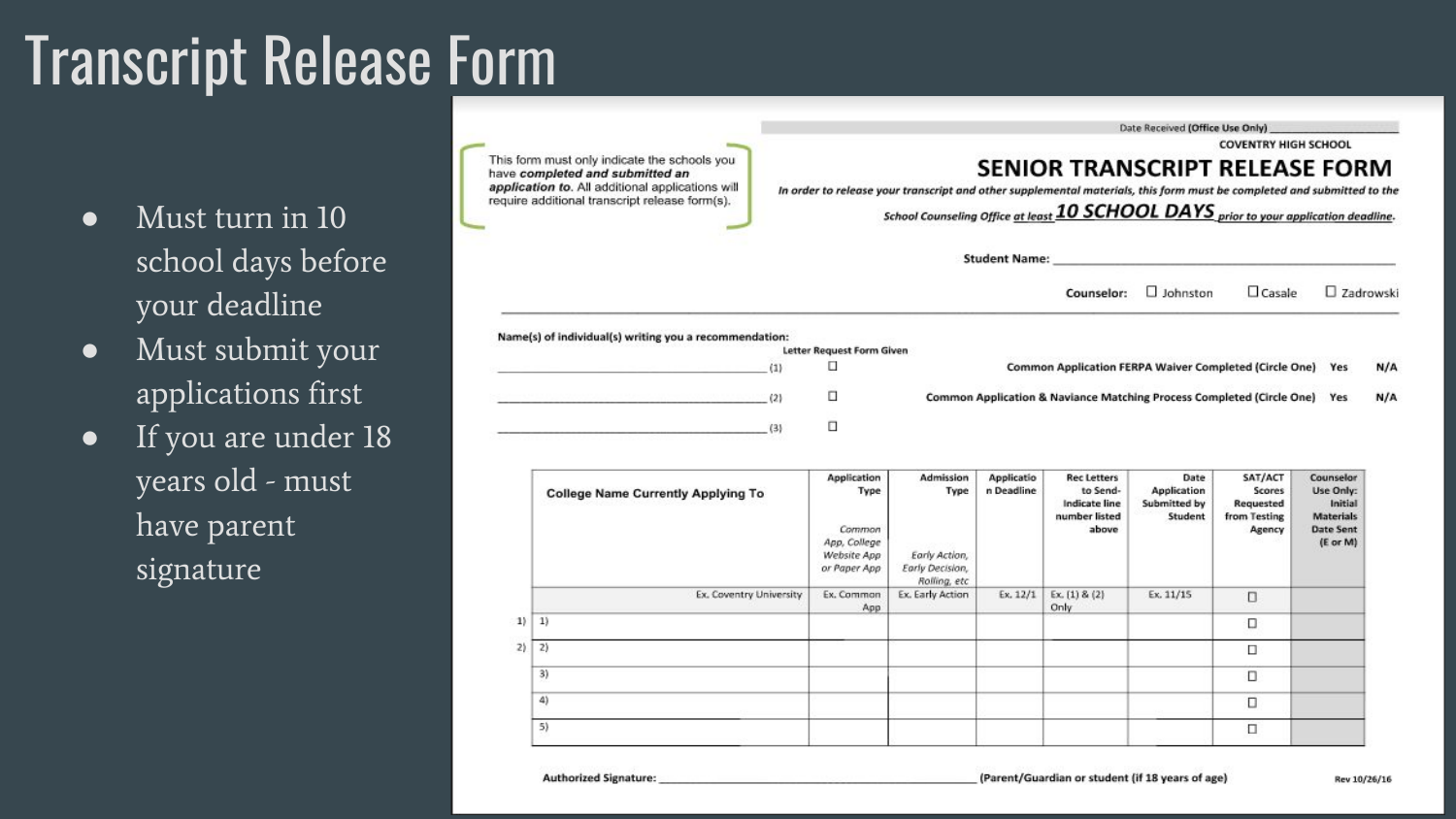# It All Comes Together!

### College/University Admissions Office

### Student Sends:

- 1. Application
- 2. Fee/Fee Waiver
- 3. Essay
- 4. Resume
- 5. SAT/ACE Scores

*\*Remember to check each school's requirements!*

#### Counselor Sends:

- 1. Transcript
- 2. School Profile
- 3. Letters of Recommendation
- 4. Mid-Year & Final Grades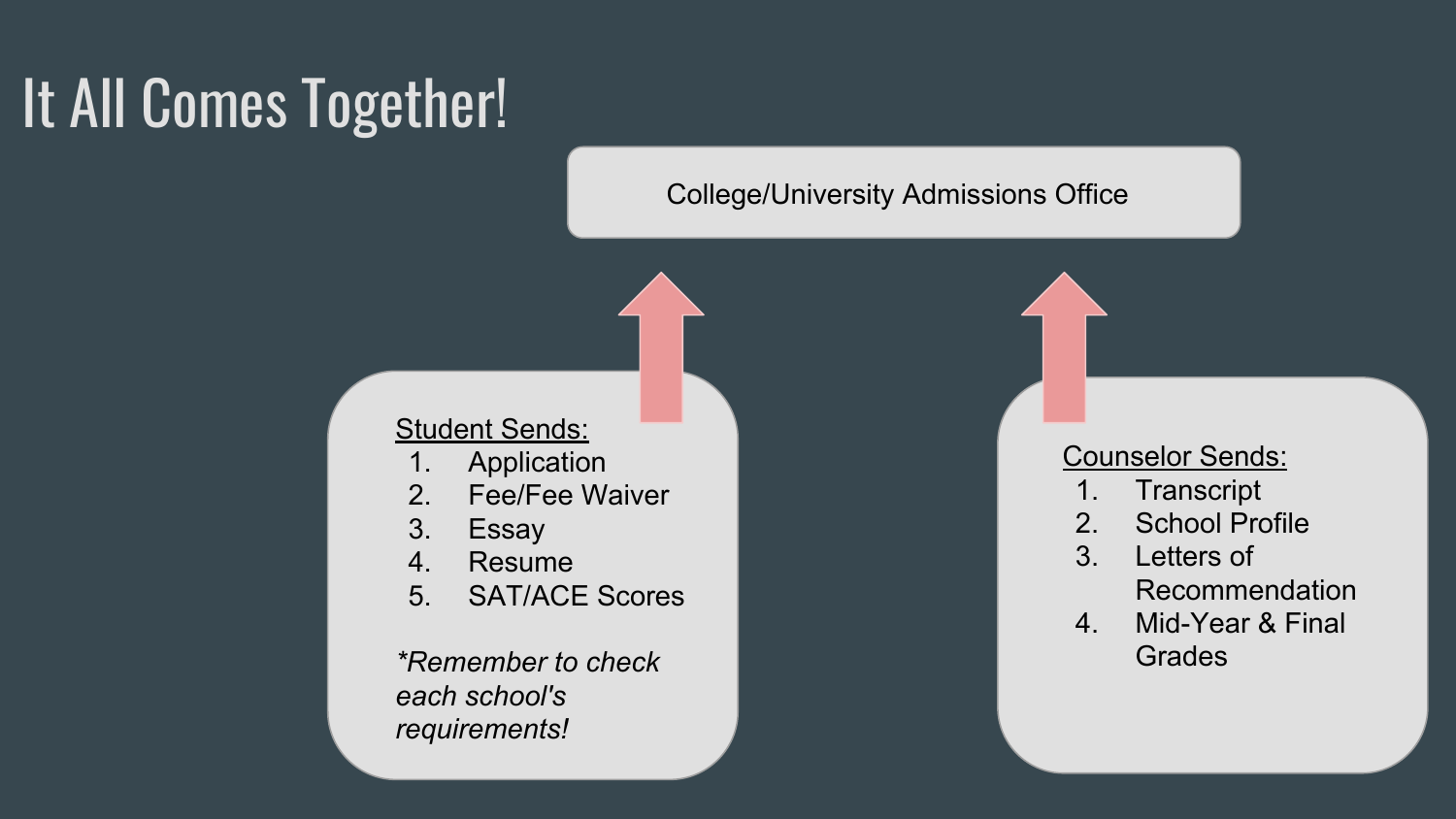### Financial Aid

- Check each college for forms & deadlines
- FAFSA can be filed starting October 1st
	- <https://fafsa.ed.gov/>
- Private Schools may require CSS Profile
	- <https://student.collegeboard.org/css-financial-aid-profile>
- College Goal Sunday
	- <http://www.collegegoalsundayct.org/>
- For the best and most accurate advice contact the college's financial aid office

### CHS Financial Aid Night: Fall 2019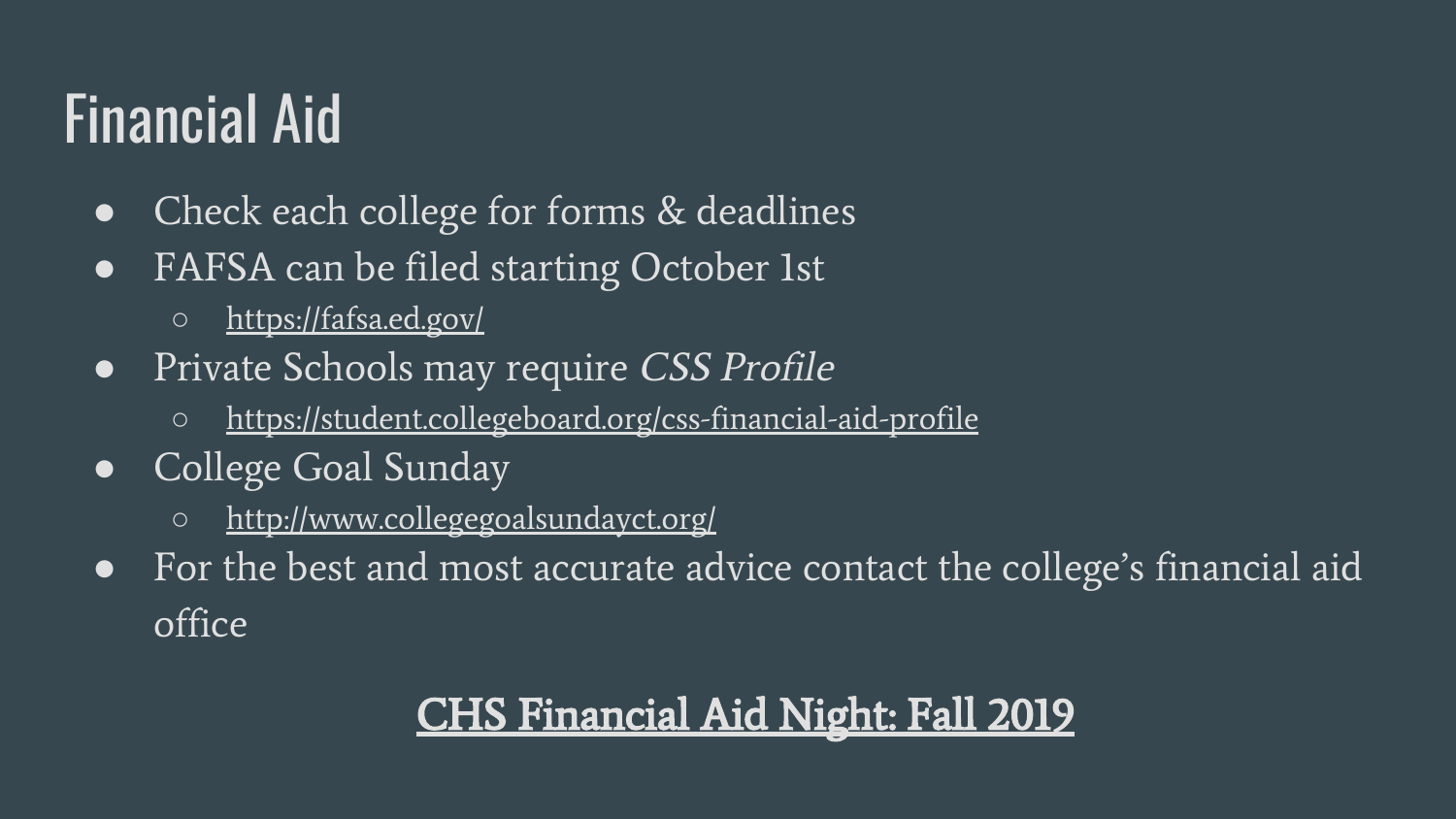# **Scholarships**

- Naviance
- Dollars For Scholars
- Internet Searches
- Scholarship Search Engines
	- Fastweb.com
	- finaid.com
- Individual College Scholarships

\*Be Aware of Scholarship Service Scams!!\*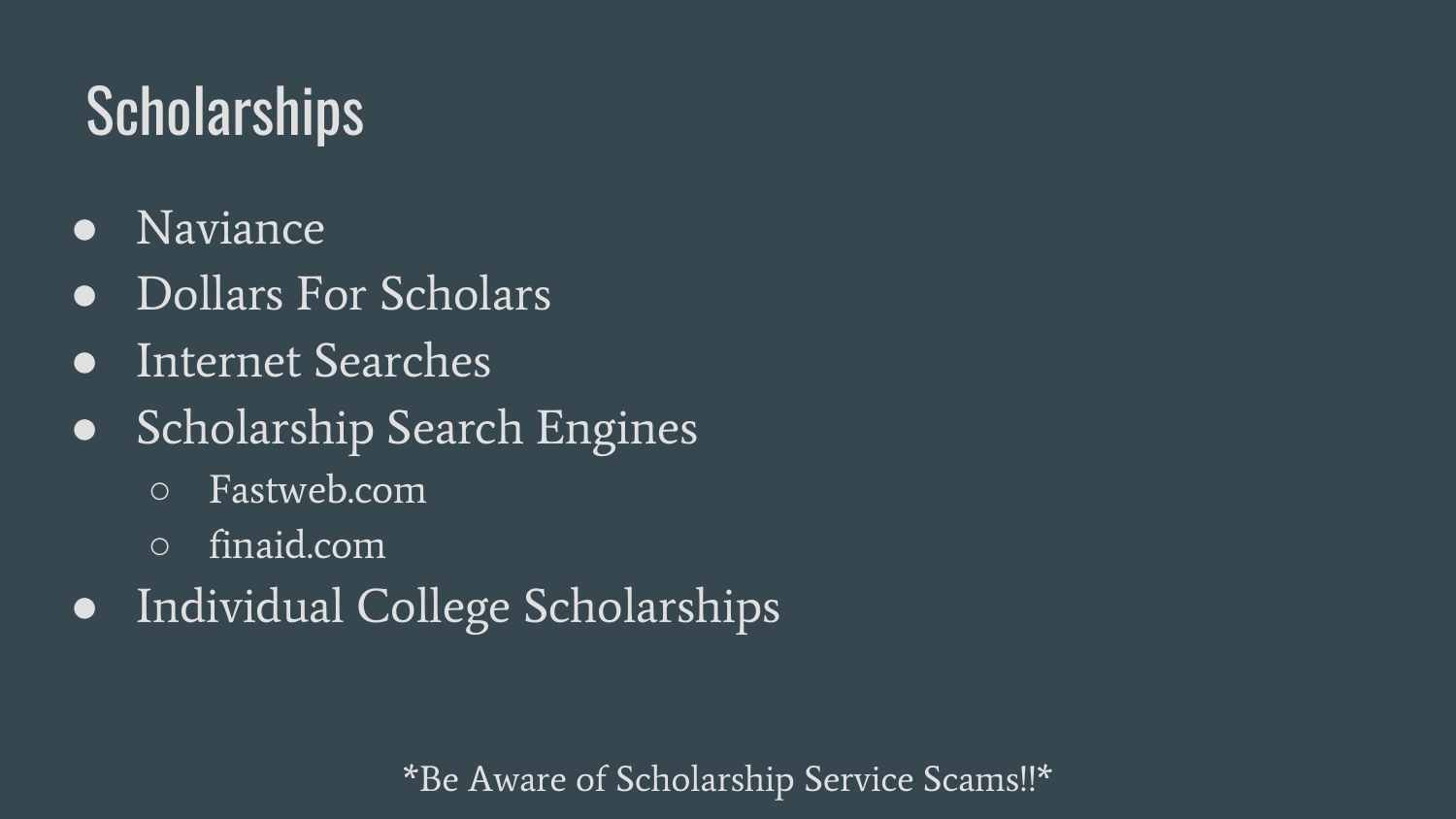# What you can do now:

- Review your transcript
- Continue to work hard in your courses as it will impact your GPA
- Complete student/parent Brag Sheets (Naviance)
- Update Resume
- Check in with your counselor regularly to go over post-graduation plans
- Prepare for Standardized testing (KHAN Academy)
- Think about your college essay
- Continue to create your college list
- Attend your Junior Planning Meeting
- STAY ORGANIZED